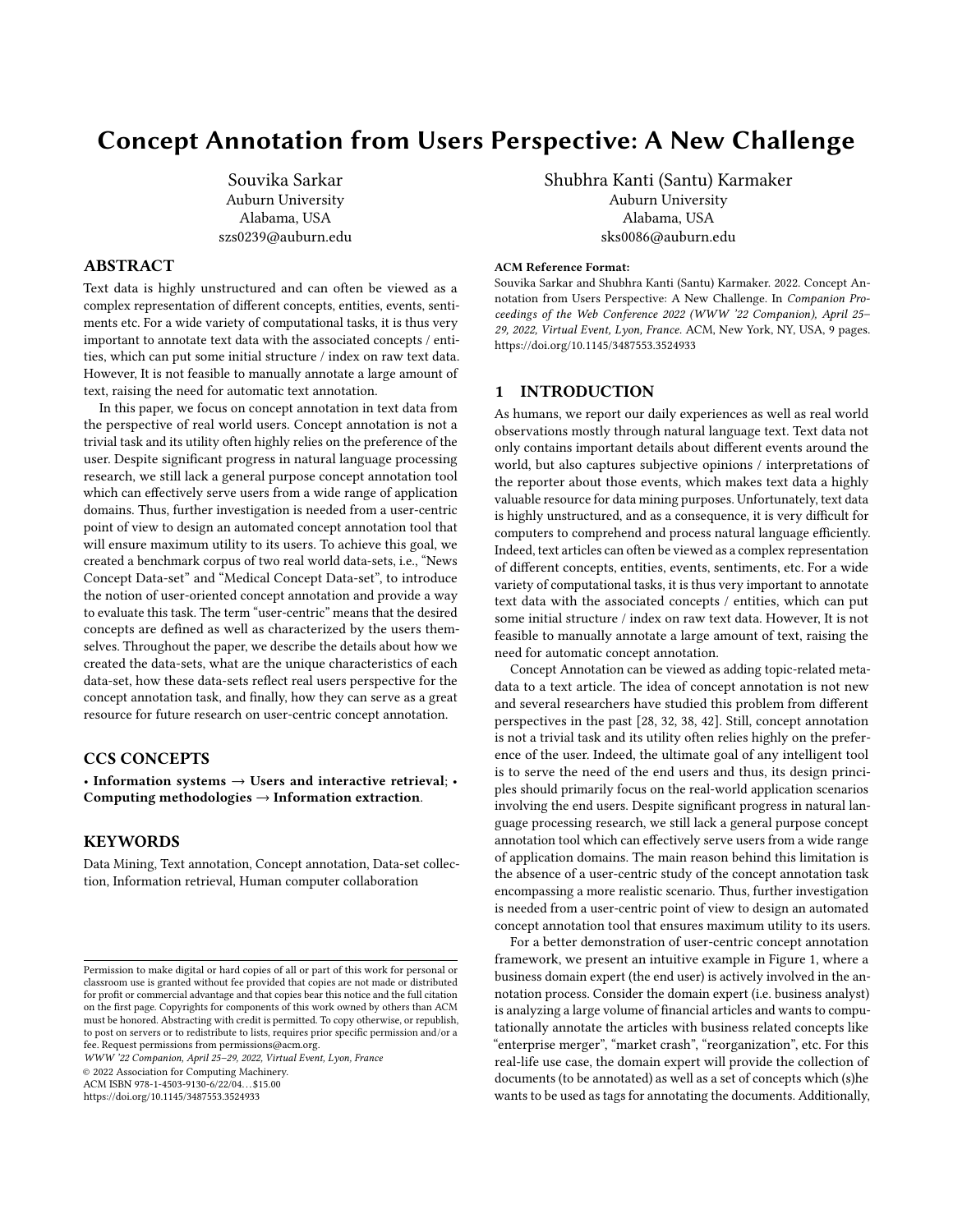<span id="page-1-0"></span>WWW '22 Companion, April 25–29, 2022, Virtual Event, Lyon, France Souvice Souvika Sarkar and Shubhra Kanti (Santu) Karmaker



Figure 1: The user-centric concept annotation framework. The end-user (Domain Expert) provides set of documents, concepts and concept related keywords. The annotation algorithm then uses a semi-supervised approach to assign concepts to each document .

the domain expert may also provide a list of relevant keywords associated with each concept which can be used as expert guidance for the annotation process. The automated annotation algorithm then labels each document by associating it with relevant concepts. The most important distinction of user-centric concept annotation framework from a regular one is that the desired concepts as well as concept related keywords now come from the user, who has the best knowledge of the application scenario; this provides the end user with the control to maximize the utility of the outcome of the annotation process.

In this paper, we introduce and formalize the notion of usercentric concept annotation task by introducing a benchmark corpus of two real world data-sets, i.e., "News Concept Data-set" and "Medical Concept Data-set"[1](#page-1-1) , and provide gold-standard concept labels as a way to evaluate the annotation task. The term "user-centric" means that the desired concepts are defined as well as characterized by the users themselves. The data-sets described in this paper encompasses approximately 3k articles from medical and 9k articles from the news forum.

Concept annotation is trivial when concept names are explicitly specified in the text. On the other hand, concept names do not appear directly on a frequent basis, rather they are implied throughout the text in an implicit way. Recognizing implicit concepts is an arduous job. Probing our data-sets (crawled from medical and news forum), we ascertained significant portions of the data contains these implicit concepts, hence their accurate identification, while very challenging, is critical to assure high utility for the end-users.

We conducted a preliminary study on how the domain expertise of the end user can be leveraged to mitigate the issue of implicit features. We realized that a domain expert can often provide a set of concept-related keywords and phrases from their experience. For example, a doctor can suggest words like "Stroke", "Cardiovascular", "Hypertension" etc. that are informative words for a concept like "Heart Health". In our experiments, we simulated the role of an end user (domain expert) by pre-selecting a set of concept related keywords.

In summary, we introduce and formalize the notion of usercentric concept annotation task in this paper and contribute two real world data-sets with gold annotations for evaluating this new task. Throughout the paper, we describe the details about how we created the data-sets, what are the unique characteristics of each data-set, how these data-sets reflect real users perspective for the concept annotation task, and finally, how they can serve as a great resource for future research on user-centric concept annotation.

#### 2 RELATED WORK

Concept annotation is a fundamental research problem in NLP / text mining area and has been studied heavily in the past. As expected, many large-scale annotated corpora were created using conventional annotation schema (by a team consisting of guideline designers, annotators, and technical support staff), including Prague Dependency Treebank [\[6\]](#page-8-5), the Arabic, English, Chinese Penn Treebank [\[26,](#page-8-6) [28,](#page-8-1) [42\]](#page-8-4). Another technique used for collecting high-quality annotations is to organize data challenges for the research community; for example, in the 2009 i2b2 medication challenge for concept extraction, assertion classification, and relation

<span id="page-1-1"></span><sup>1</sup>The resources are available at :<https://1drv.ms/f/s!Aiv6VuLp2LFnaTvBRSPAZ4xRJkg>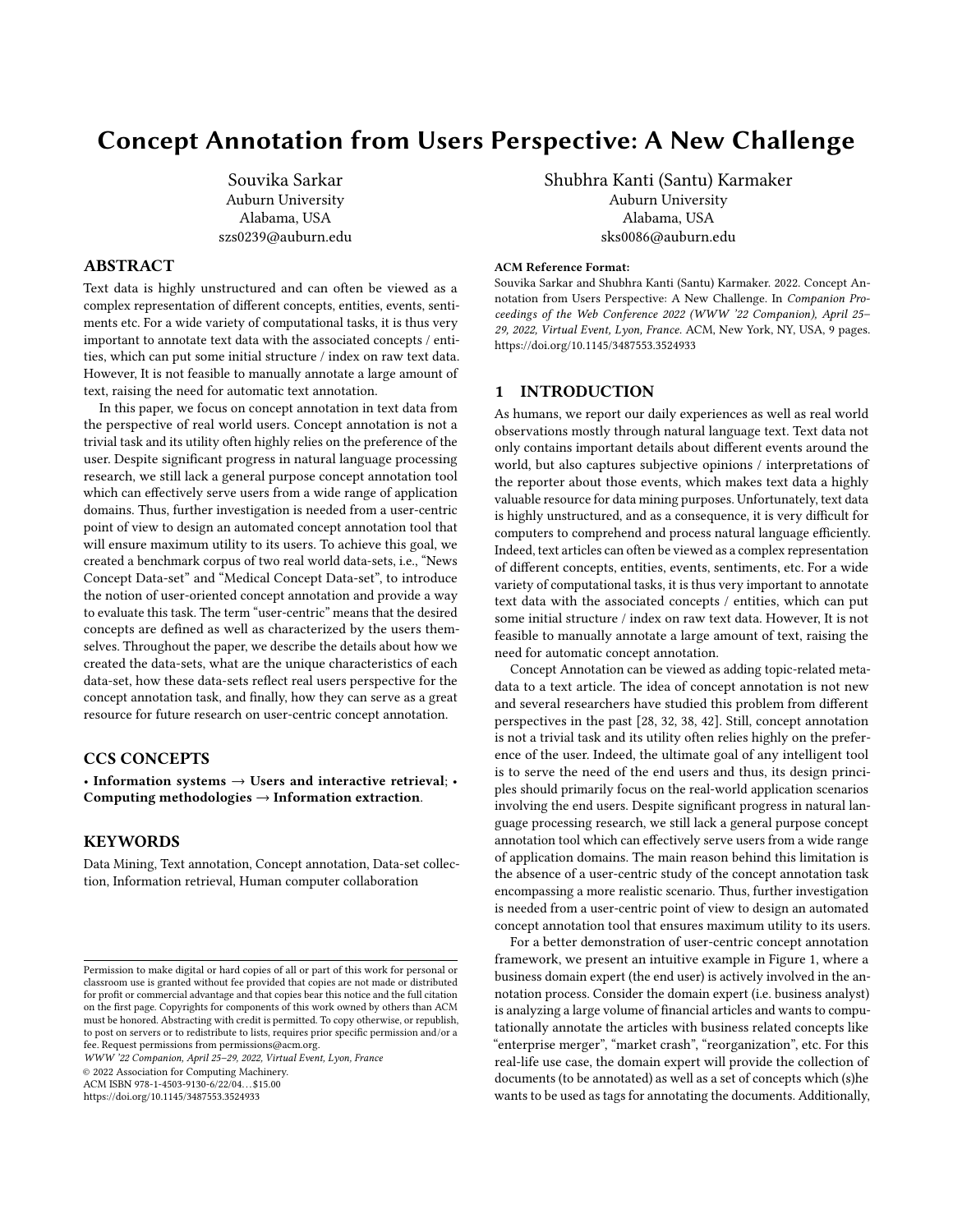classification task, [\[40\]](#page-8-7) was created by the i2b2 organizers and the participating teams.

In the biomedical domain, semantically annotated corpora including GENIA corpus [\[23\]](#page-8-8) and PennBioIE corpus [\[27\]](#page-8-9) are publicly available. Kulick et al. [\[24\]](#page-8-10) presented annotation guidelines for Biomedical information extraction. Xia et al. [\[43\]](#page-8-11) presented three corpora for clinical NLP studies. One of them identifies critical recommendations in radiology reports, and the other two indicate whether a patient has pneumonia based on chest X-ray reports or ICU reports. Cohen et al. [\[11\]](#page-8-12) discussed about design features, characteristics and contributed in design ideas for biomedical corpora. Bijoy et.al. [\[5\]](#page-8-13) performed simple keyword-based annotation on COVID-19 related tweets to analyze frequent symptoms associated with the pandemic.

Another school of researchers focused on concept annotation tasks for the legal domain. For example, Dragoni et al. [\[14\]](#page-8-14) and Wyner et al. [\[41\]](#page-8-15) worked on rule extraction from legal documents using Natural Language Processing techniques. Soriaet al. [\[36\]](#page-8-16) and Spinosa et al. [\[37\]](#page-8-17) performed semantic analysis of the textual amendments and extracted metadata / regulatory content. Biagioli et.al. [\[4\]](#page-8-18) studied retrieval of norms from legal documents using NLP methods.

Besides introducing new data-sets for concept annotation task, researchers have developed several automated tools to perform the annotation itself. For example, BRAT [\[38\]](#page-8-3) is a web-based Tool for assisted text annotation featuring high-quality annotation visualization, intuitive annotation interface and support. Knowtator [\[32\]](#page-8-2) is a general-purpose text annotation tool which can aid the manual creation of annotated corpora that can be used for evaluating or training a variety of natural language processing systems. Kalina et al. developed GATE Teamware [\[7\]](#page-8-19) which is an open-source, web-based, collaborative text annotation framework. It facilitates to carry out complex corpus annotation projects, involving distributed annotator teams. The tool comes with different user roles such as annotator, manager, to support the complex workflows and user interactions that usually occur in corpus annotation projects. Seeker [\[13\]](#page-8-20) is a platform for large-scale text analytics, and SemTag is an application written on the platform to perform automated semantic tagging of large corpora.

One closely similar task to concept annotation is the Named entity recognition (NER) task, where the goal is to identify references to real-world entities mentioned in raw text data. Kulkarni et al. [\[25\]](#page-8-21) in their paper presented annotation of Wikipedia Entities in Web Text. Their method annotated Web pages with entities from an entity catalog, such as Wikipedia. Another school of researchers aimed to automatically cross-reference significant terms with Wikipedia [\[16,](#page-8-22) [31\]](#page-8-23). They used NLP techniques to annotate terms within the text that are short, improperly formed, and also unstructured, and enhanced it with links to the appropriate Wikipedia articles. Mihalcea et al. [\[29\]](#page-8-24) showed that given an input document, their system can identify the important concepts in the text and link these concepts to the corresponding Wikipedia pages.

A probabilistic view, as provided by topic models, performs modestly for identifying concepts in unstructured data. Multiple research [\[8,](#page-8-25) [39\]](#page-8-26) has shown it is possible to learn to annotate from

well-annotated collections of metadata through supervised learning. Iwata et.al. [\[20\]](#page-8-27) proposed a topic model for analyzing and excerpting content related annotations from noisy annotated discrete data such as web pages stored in bookmarks. Poursabzi-sangdeh et al. [\[34\]](#page-8-28) merged document classification and topic models, where topic modeling was used to uncover the underlying semantic structure of documents in the collection. Engels et al. [\[15\]](#page-8-29) proposed an automatic annotation scheme, in which they employed a latent topic model to generate topic distributions given a video and associated text. Karmaker et al. [\[22\]](#page-8-30) proposed a generative feature-topic model that can mine implicit features from online reviews, through unsupervised statistical learning.

Sentiment analysis is another closely related area which often benefit from the concept annotation task as sentiments are often expressed at the concept / event level. Erik Cambria et al. [\[10\]](#page-8-31) mentioned that sentiment analysis is a suitcase research problem that requires undertaking several NLP tasks, in particular 15 tasks including "Concept Annotation". In [\[9\]](#page-8-32), authors extracted topics / concepts that are highly correlated with the positive and negative sentiments (from opinions). In [\[2,](#page-8-33) [3\]](#page-8-34), researchers have presented strategy for automatic sentiment analysis and concept labeling over Spanish Twitter data. Hassan et.al. [\[18\]](#page-8-35) have developed an automatic sexual violence report tracking system by extensively annotating tweets with #metoo hashtag.

In contrast to all studies discussed above, our strategy takes a different perspective to this classic problem, i.e, focusing on realworld use-case scenarios. Ad-hoc user requirements / preferences for concept annotation can be supported in our problem formulation by actively engaging the user in the process and allowing them to provide their own desired set of concepts and keywords.

## 3 PROBLEM STATEMENT

The goal task is to annotate a collection of documents  $D$  with a set of concepts  $C$ , where each concept  $C$  has a list of associated keywords  $K_C$  provided by the domain expert / end user. Our usercentric problem set-up assumes that the end user provides all the documents, concepts and keyword-lists as inputs. The user here is usually a domain expert with specialized knowledge or skills in a particular area of endeavor (e.g., a cardiologist is an expert in the domain of "heart health").

Let D = { $d_1, d_2, ..., d_n$ } be the collection of documents where each  $d_i$  represents a document in the corpus. Let  $C = \{c_1, c_2, ..., c_m\}$  is the collection of all concepts the user is interested in. Each concept is represented by a word/phrase and is associated with a set of related  $k$ eywords  $K_c = \{k_c^1, k_c^2, ..., k_c^p\}$ . The goal task is to annotate each  $d_i \in D$  with a set of concepts,  $\bigcirc \in C$ . Noteworthy, a document may have multiple concepts associated with it as well as a concept may be associated with multiple documents. Moreover, a concept can be roughly characterized by a set of keywords and different sets of keywords may characterize different concepts.

A concept  $c_k$  may not occur by it's name / phrase explicitly in a document  $d_i$ . For example, a document about "Mental Health" may not include the exact phrase "Mental Health", but still talk about "Depression", "Anxiety" and "Antidepressant Drugs". Thus, the concept "Mental Health" is implicit in this document and it is equally important to annotate the implicit concepts within a document as well as the explicit concepts. To help us tackle this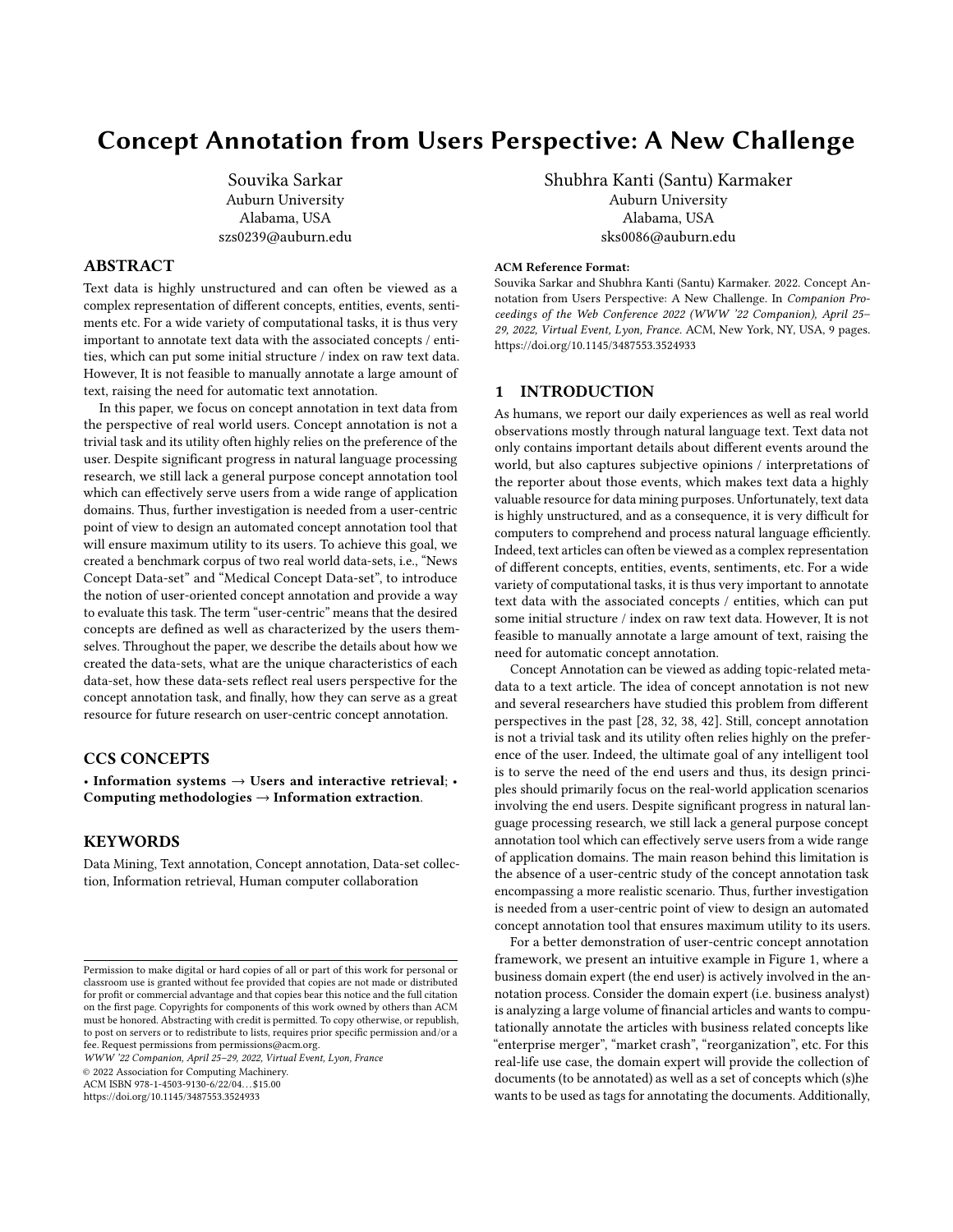problem, a domain expert can create a keyword dictionary for each concept to reduce the number of implicit mentions and convert them into explicit mentions. For example, a doctor can provide the list {"Bone," "Calcium," "Fractures"} as keywords for the concept "Osteoporosis" and if we find that there are explicit mentions of these words in a document, it can be considered as revealing the concept "Osteoporosis" explicitly. Below, we formalize the input and output of our user-centric concept annotation task.

**Input:** a collection of documents  $D = \{d_1, d_2, ..., d_n\}$ , a collection of concepts  $C = \{c_1, c_2, ..., c_m\}$  and a set of keywords  $K_c =$  ${k_c^1, k_c^2, ..., k_d^p}$  associated with each concept  $c$ .

Output:  $y_d^{c_j}$  $\begin{bmatrix} c_j \\ d_i \end{bmatrix}$  for each  $d_i \in D$  and  $c_j \in C$ , where,  $\gamma_{d_i}^{c_j}$  $\frac{c_j}{d_i} = 1$  if concept  $c_i$  is present in document  $d_i$ , or 0 otherwise.

## THE NEW RESOURCE

This section describes the two new data-sets we created for usercentric concept annotation, i.e., "News Concept" and "Medical Con-cept" Data-sets<sup>[2](#page-3-0)</sup>. Below, we discuss how we created these data-sets step-by-step and highlight some challenges we faced along the way.

<span id="page-3-1"></span>

Figure 2: Sample document from Medical Data-set: Article scraped from www.health.harvard.edu in JSON file in the form of 'Article Title', 'Article Text', 'Article Concept' .

# 4.1 Data Collection and cleaning

A collection of publicly available online news and medical-blog articles were crawled from the web to create our Data-sets. Each article was already tagged with one or more concepts by human annotators. For example an article titled, "Why eating slowly may help you feel full faster" is associated with concepts "Diet and Weight Loss" and "Health". We scraped the article titles, article texts, and article concepts from the news and medical-blog websites and and stored them as JSON objects. Figure [2](#page-3-1) shows how each article is stored in the JSON file with keys: "article title", "article text" and "article concept". Blue box highlights article title, Green box highlights article text, and Orange box highlights topics which we considered as concepts.

<span id="page-3-2"></span>

| Data-set ->                 | <b>News Concept</b> | <b>Medical Concept</b> |  |
|-----------------------------|---------------------|------------------------|--|
| URL                         | newsbusters.org     | health.harvard.edu     |  |
| Total # of Articles         | 8940                | 2066                   |  |
| # of Original Concepts      | 7199                | 2331                   |  |
| # of Concepts Retained      | 12                  | 18                     |  |
| Avg. # of concepts per ar-  | 1 29                | 1.47                   |  |
| ticle with $\geq 1$ concept |                     |                        |  |

Table 1: An overview of the new Data-sets

| Domain      | Concept               | <b>Merged Concepts</b>                      |
|-------------|-----------------------|---------------------------------------------|
| Medical     | Arthritis             | Arthritis, Osteoarthritis                   |
| Medical     | Children's Health     | Children's Health, Parenting                |
| Medical     | Headache              | Headache, Migraines                         |
| Medical     | <b>Healthy Eating</b> | Healthy Eating, Diet and Weight Loss        |
| Medical     | Heart Health          | Heart Health, Hypertension and Stroke       |
| Medical     | Mental Health         | Mental Health, Anxiety and Depression,      |
|             |                       | <b>Stress</b>                               |
| Medical     | Prostate Knowl-       | Prostate Knowledge, Prostate Health, Liv-   |
|             | edge                  | ing With Prostate Cancer                    |
| Medical     | Women's Health        | Women's Health, Family Planning and         |
|             |                       | Pregnancy, Pregnancy                        |
| <b>News</b> | 2020 Presidential     | 2020 Presidential, Campaigns and Elections  |
| <b>News</b> | Celebrities           | Celebrities, Hollywood, Movies              |
| <b>News</b> | Economy               | Economy, Recession, Budget, Stock Market,   |
|             |                       | Banking/Finance, Capitalism                 |
| <b>News</b> | Religion              | Religion, Christianity, Anti-Religious Bias |
| <b>News</b> | Sexuality             | Sexuality, Homosexuality, Sexism, Same      |
|             |                       | sex marriage, Transgender                   |
| <b>News</b> | Trump-Russia          | Trump-Russia probe, Mueller Report          |
|             | probe                 |                                             |

Table 2: Details of merged concepts for Medical and News data-set

As part of data cleaning, we observed few overlapping concepts that were mostly appearing together, so we merged those similar/ overlapping concepts into a single concept. Through meticulous manual effort, we then selected a subset of the total available (merged) concepts based on the following course of actions: 1) Removing duplicate concepts, 2) Ignoring entities like people, place etc. to be considered as concepts, 3) Discarding very general concepts like sports, politics etc, 4) Removing concepts with a low frequency of associated articles and 5) Selecting a subset of concepts that can ensure a high level of diversity within each domain. The final corpora contains 12 unique concepts for News Data-set and 18 unique concepts for Medical Data-set, an overview of which are presented in table [1.](#page-3-2) The statistics of the merged concepts for both data-sets are presented in table [2.](#page-3-2)

### 4.2 Prevalence of Implicit Mentions

For each article, we checked whether the ground-truth concepts can be identified by performing a simple Boolean check with the concept name. Since our data-sets are comprised of lengthy articles and each article is a complex representation of various concepts,

<span id="page-3-0"></span><sup>2</sup>The data-sets are available at : https://1drv.ms/u/s!AhjEulokkL5fnS8lSUZOsISBgv-S?e=af4aK1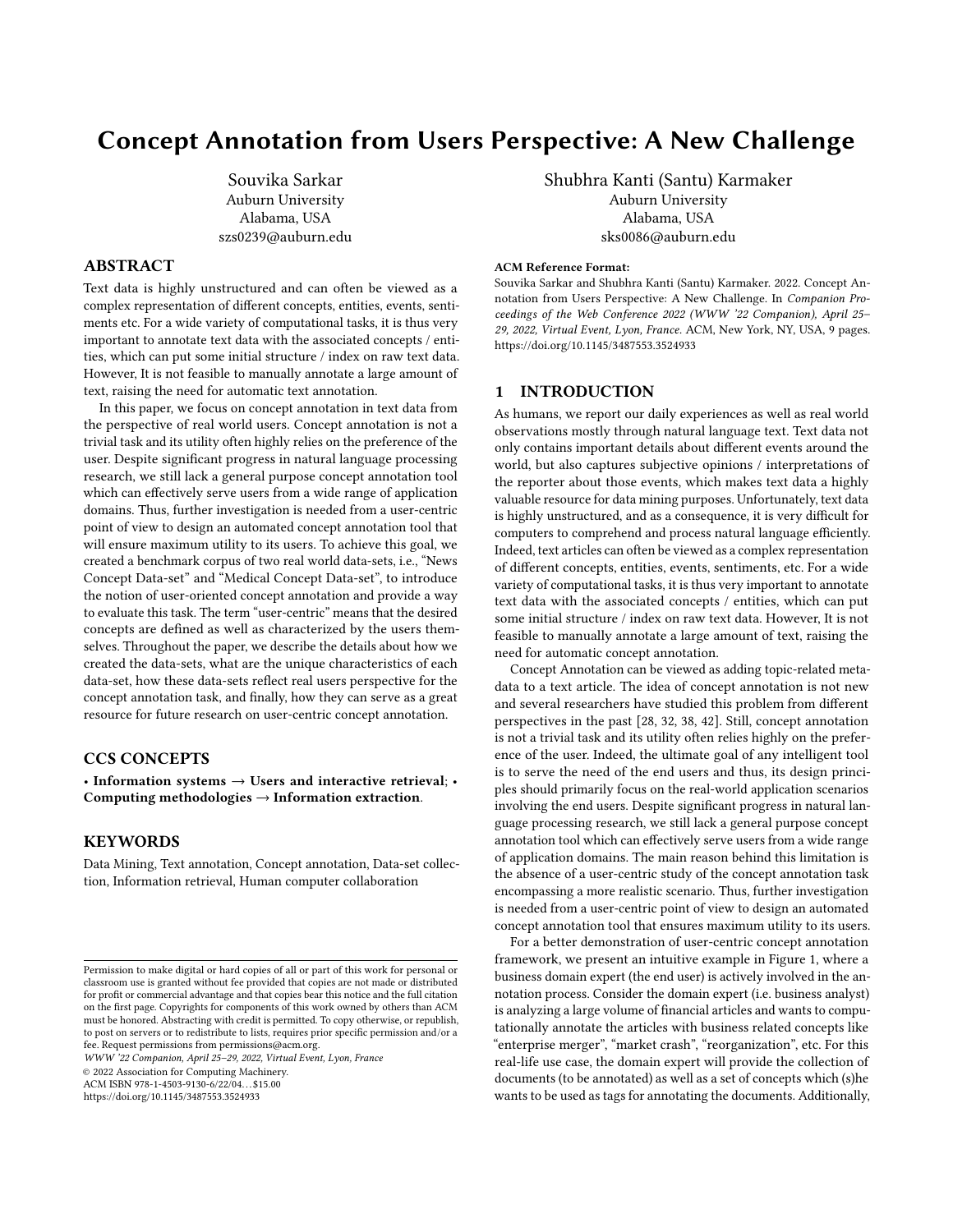entities and events, only checking the concept name in the text performed poorly. We report the results of this simple Boolean matching based annotation technique in tables [3](#page-4-0) and [4](#page-4-0) for News and Medical Data-sets, respectively. For each article, the concepts assigned by the simple Boolean approach were compared against the human annotated concept to compute the true positive, false positive and false negative statistics, which are defined as below:

- True Positive: Number of concepts correctly extracted.
- False Negative: Number of concepts not extracted.
- False Positive: Number of concepts incorrectly extracted.

<span id="page-4-0"></span>

| Concept            | Total | True            | False    | False           |
|--------------------|-------|-----------------|----------|-----------------|
| Name               | Count | <b>Positive</b> | Negative | <b>Positive</b> |
| 2020 Presidential  | 2212  | 147             | 2065     | 57              |
| Abortion           | 411   | 385             | 26       | 337             |
| Celebrities        | 497   | 46              | 451      | 107             |
| Coronavirus        | 227   | 221             | 6        | 84              |
| Economy            | 317   | 148             | 169      | 323             |
| Foreign Policy     | 370   | 41              | 329      | 126             |
| Global Warming     | 312   | 128             | 184      | 33              |
| Immigration        | 374   | 249             | 125      | 313             |
| Religion           | 327   | 89              | 238      | 116             |
| Sexuality          | 689   | 90              | 599      | 40              |
| Trump Impeachment  | 1085  | 34              | 1051     | 15              |
| Trump-Russia probe | 466   | 17              | 449      | 3               |

Table 3: News Forum: Concept annotation result based on Boolean check by the concept name

| Concept                     | Total | <b>True</b>     | False    | False           |
|-----------------------------|-------|-----------------|----------|-----------------|
| Name                        | Count | <b>Positive</b> | Negative | <b>Positive</b> |
| Addiction                   | 95    | 64              | 31       | 36              |
| Alcohol                     | 9     | 9               | $\theta$ | 237             |
| Arthritis                   | 46    | 40              | 6        | 96              |
| Brain and cognitive health  | 92    | $\theta$        | 92       | $\theta$        |
| <b>Breast Cancer</b>        | 27    | 24              | 3        | 34              |
| Cancer                      | 172   | 164             | 8        | 389             |
| Children's Health           | 290   | $\theta$        | 290      | $\theta$        |
| <b>Exercise and Fitness</b> | 176   | $\theta$        | 176      | $\theta$        |
| Headache                    | 31    | 29              | 2        | 120             |
| <b>Healthy Eating</b>       | 313   | 44              | 269      | 11              |
| Heart Health                | 255   | 33              | 222      | 20              |
| Mental Health               | 300   | 103             | 197      | 72              |
| Osteoporosis                | 23    | 19              | 4        | 39              |
| Pain Management             | 98    | 10              | 88       | $\overline{4}$  |
| Prostate Knowledge          | 161   | $\overline{4}$  | 157      | $\theta$        |
| Sleep                       | 58    | 58              | $\theta$ | 270             |
| Smoking cessation           | 15    | $\overline{4}$  | 11       | 8               |
| Women's Health              | 172   | $\theta$        | 172      | $\theta$        |

Table 4: Medical Forum: Concept annotation result based on Boolean check by the concept name

Extrapolating the very high 'False Negative' values in Table [3](#page-4-0) and [4,](#page-4-0) we concluded that many of the concepts are not explicitly mentioned in the article and are thus "Implicit concepts". The difference between the two can be further clarified through an example. We consider a concept as explicit if the concept names are explicitly mentioned in the article text. For example, the following sentence is from an article related to concept Corona virus, "Americans should feel much better about the corona virus coming under control", which mentions the concept Corona virus explicitly in the text body. Whereas, for implicit concepts, the concept name is not directly mentioned in the article text, rather the concept is somewhat implied. For example, the following sentence is taken from an article annotated with the concept Women's Health, "Studies question ban on alcohol during pregnancy." Here, the text does not contain the phrase Women's Health, yet a human can easily relate it to the same concept. We consider these cases as implicit mentions on the target concept. Based on the above observation, we performed a detailed analysis regarding explicit and implicit concepts for both data-sets, the results of which are presented in table [5.](#page-4-1) Due to the abundance of these implicit concepts as reported in Table [5,](#page-4-1) we conclude that simply checking the concept name in the text will not yield a high quality automatic annotation.

#### 5 BRINGING THE USER INTO THE LOOP

To mitigate the issue of the ubiquity of implicit concepts, we started delving into the data-sets for finding alternative approaches. On further assessment, we realized that in cases where concept names are not directly mentioned in the text, some informative keywords related to the concept are always present in the article text. Indeed, each concept can be conceptually viewed as a cloud of its informative keywords and different concepts will essentially yield different word clouds. More interestingly, these informative keywords (word cloud) can be provided by the end user (domain expert) conducting the annotation task. In fact, we realized this is what mostly happens in real-world cases and decided to simulate this case artificially while creating our data-sets. The whole simulation process can be summarised in the following 2 steps.

Step 1- Extracting Informative keywords: We extracted the informative keywords for each concept using the TF-IDF (Term Frequency - Inverse Document Frequency) heuristics on the documents tagged with each concepts [See Algorithm [1](#page-5-0) for details]. For example, the articles related to concept 'Heart Health' yielded informative keywords like 'Cardiovascular', 'Stroke', 'Heart attack', 'Blood pressure', 'Cholesterol', 'Heart' etc (refer to figure [3\)](#page-5-1). This way, we prepared a JSON file with the list of concepts and respective informative keywords.

<span id="page-4-1"></span>

|                                                         | <b>News</b> | Medical |
|---------------------------------------------------------|-------------|---------|
| <b>Statistic</b>                                        | Forum       | Forum   |
| <b>Total Explicit mentions</b>                          | 1577        | 604     |
| Total Implicit mentions                                 | 5622        | 1727    |
| Percentage of Explicit mentions                         | 21.91       | 25.92   |
| Percentage of Implicit mentions                         | 78.09       | 74.08   |
| Avg Explicit mentions per article with $\geq 1$ concept | 0.28        | 0.38    |
| Avg Implicit mentions per article with $\geq 1$ concept | 1.01        | 1.09    |
| Number of articles without single concept               | 3401        | 482     |

Table 5: Details of articles from News and Medical Forum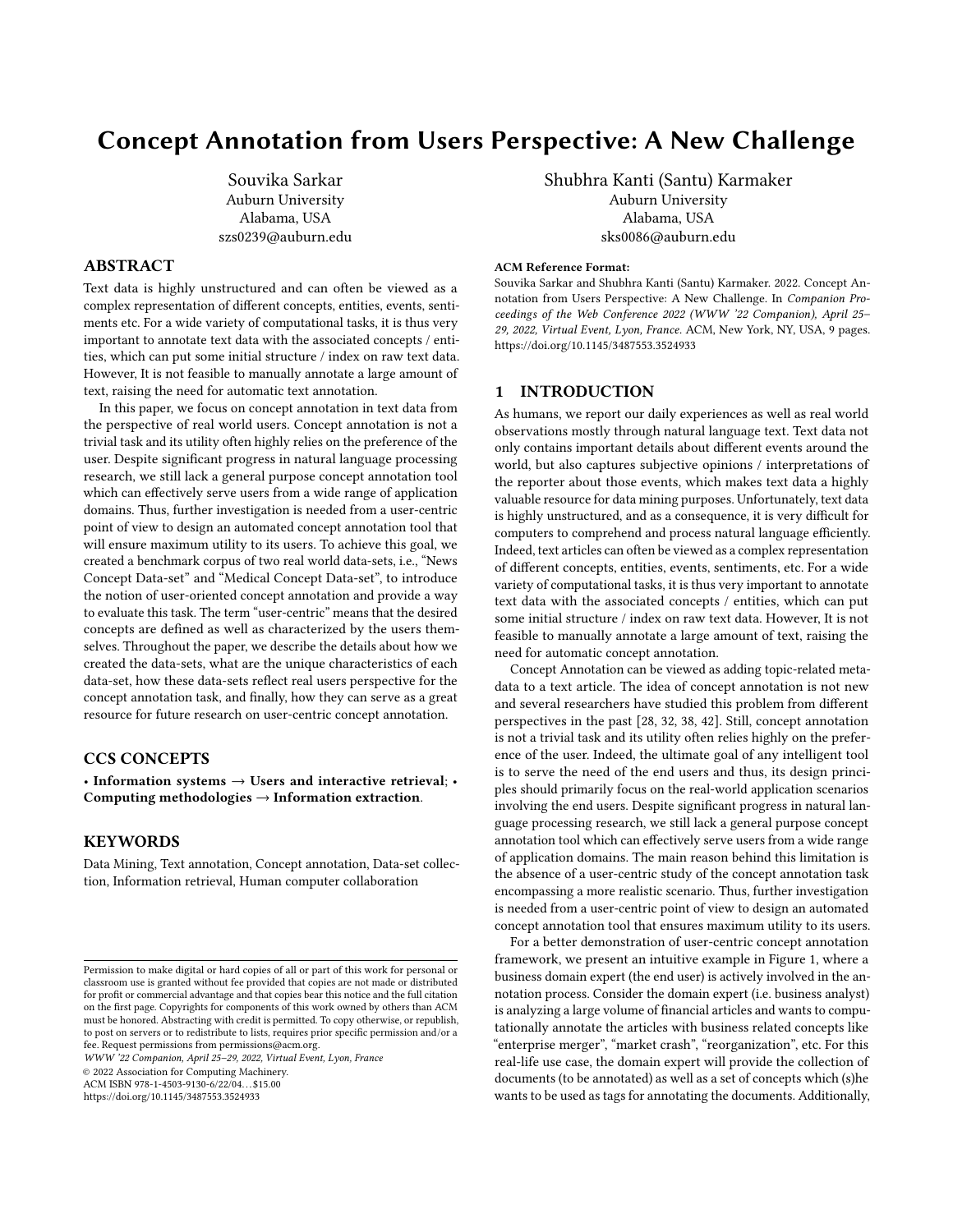WWW '22 Companion, April 25–29, 2022, Virtual Event, Lyon, France Souvice Souvika Sarkar and Shubhra Kanti (Santu) Karmaker

Step 2 - Building a Keyword Dictionary: For each concept, we selected three (empirically set) informative keywords from the keyword list extracted during Step 1. This selection was done through careful manual inspection in order to simulate a real-life end user. For example, for concept "Global Warming", the following keywords were chosen: {'Climate', 'Planet', 'Green'}, which are intuitively related to the concept. Similarly, keywords for Religion includes words like {'Church','Christian', 'Religious'}. Tables [6](#page-5-2) and [7](#page-5-2) contain concepts and corresponding keywords details from medical and news data-set respectively.

<span id="page-5-0"></span>Algorithm 1 Pseudocode for informative keyword extraction

| 1: <b>Input:</b> A concept for which keyword will be extracted, set of |  |
|------------------------------------------------------------------------|--|
| article text and corresponding concept.                                |  |

- 2: Output: list of keywords
- 3: for each article concept do
- 4: if input concept present in article associated concept then add article text to a list
- 5: end if
- 6: end for
- 7: Call TF-IDF function
- 8: Pass In:Extracted articles list
- 9: Pass Out:Keywords

10: end

<span id="page-5-1"></span>

Figure 3: Set of keywords relevant to the concept Global Warming and Heart Health

# 6 A RUDIMENTARY KEYWORD-BASED ANNOTATION ALGORITHM

To discover concepts by using the informative keyword list provided by the user, we experimented with a rudimentary keyword-Based annotation algorithm (See Algorithm [2\)](#page-5-3). To measure the performance of this rudimentary approach, we use popular measures available in the literature: Precision, Recall, F1 measure and False Positive Rate. The corresponding True Positive, False Positive and, false negative values were calculated based on pseudo code presented in algorithm [3.](#page-6-0)

Results of this rudimentary keyword-based annotation algorithm is shown in table [8](#page-7-0) and [9](#page-7-0) for News and Medical Data-set Respectively. For instance, for the concept 'Healthy Eating' in our medical data-set, keyword based annotation approach obtained a precision of 0.37, recall of 0.94, corresponding F1 measure of 0.53 and a False Positive Rate of 0.29. The distribution of F1 Measure and FP rate for each concept has been shown in figure [4](#page-6-1) and [5.](#page-6-1)

Apparently, simple keywords search appeared to achieve better results than using the Boolean concept name matching technique

<span id="page-5-2"></span>

| <b>Concept Name</b>         | Keywords                           |  |  |
|-----------------------------|------------------------------------|--|--|
| Addiction                   | Opioids, Alcohol, Drug             |  |  |
| Alcohol                     | Wine, Consumption, Sud             |  |  |
| <b>Arthritis</b>            | Pain, Knee, Joint                  |  |  |
| Brain and cognitive health  | Brain, Dementia, Memory            |  |  |
| <b>Breast Cancer</b>        | Mastectomy, Mammograms, Pro-       |  |  |
|                             | phylactic                          |  |  |
| Cancer                      | Screening, Radiation, Cells        |  |  |
| Children's Health           | Parents, Children, Babies          |  |  |
| <b>Exercise and Fitness</b> | Exercise, Activity, Physical       |  |  |
| Headache                    | Migraine, Sinus, Chronic pain      |  |  |
| <b>Healthy Eating</b>       | Diet, Foods, Weight                |  |  |
| Heart Health                | Hypertension, Stroke, Cardiovascu- |  |  |
|                             | lar                                |  |  |
| Mental Health               | Depression, Anxiety, Antidepres-   |  |  |
|                             | sant                               |  |  |
| Osteoporosis                | Bone, Calcium, Fractures           |  |  |
| Pain Management             | Opioid, Pain, Osteoarthritis       |  |  |
| Prostate Knowledge          | Prostate, Psa, Screening           |  |  |
| Sleep                       | Night, Apnea, Insomnia             |  |  |
| Smoking cessation           | Cigarettes, Smoking, Vaping        |  |  |
| Women's Health              | Pregnancy, Breast, Birth           |  |  |

Table 6: Concepts and related keywords from Medical forum

| <b>Concept Name</b> | Keywords                        |
|---------------------|---------------------------------|
| 2020 Presidential   | Trump, Biden, Campaign          |
| Abortion            | Parenthood, Baby, Court         |
| Celebrities         | Hollywood, Actor, Movies        |
| Coronavirus         | Virus, Covid, Covid 19          |
| Economy             | Recession, Budget, Stock Market |
| Foreign Policy      | Iran, Soleimani, Security       |
| Global Warming      | Climate, Planet, Green          |
| Immigration         | Border, Immigrants, Detention   |
| Religion            | Christian, Religious, Church    |
| Sexuality           | Gay, Lgbtq, Transgender         |
| Trump Impeachment   | Trump, Impeachment, Democrats   |
| Trump-Russia probe  | Mueller, Russia, Trump          |

Table 7: Concepts and related keywords from News forum

<span id="page-5-3"></span>Algorithm 2 Pseudo code for concept annotation

- 1: Input: Article text, Article title and JSON file containing concept names,keywords
- 2: Output: Articles tagged with concepts ;
- 3: for each article text do
- 4: check whether concept name or any one of the informative keywords are present or not in corresponding article text
- 5: **if** present then label the article with the concept
- 6: end if
- 7: end for

and yielded higher True Positive and lower False Negative numbers. However, we also observed false positive counts on the higher end, meaning this approach may not be very useful in practical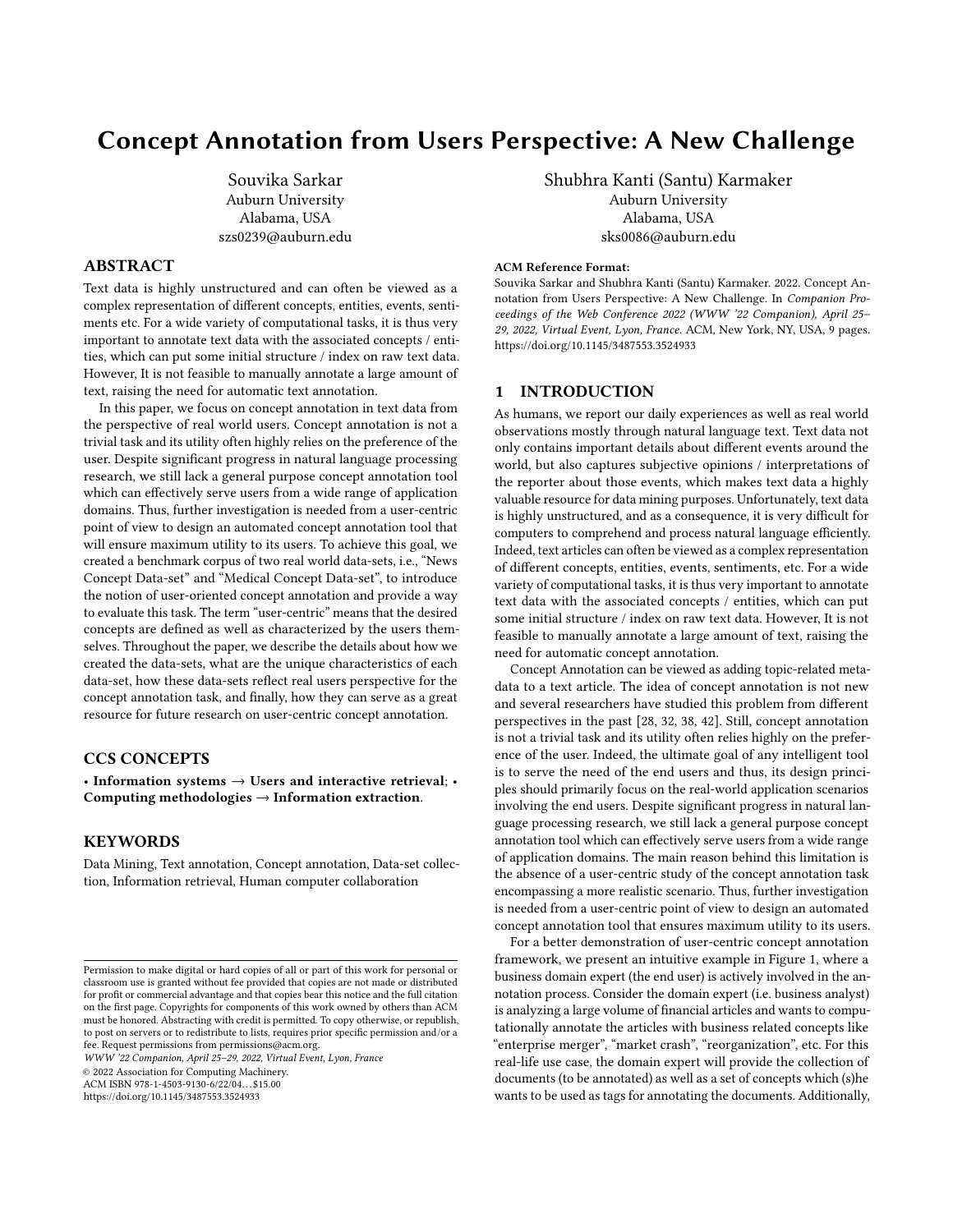Concept Annotation from Users Perspective: A New Challenge WWW '22 Companion, April 25-29, 2022, Virtual Event, Lyon, France

<span id="page-6-0"></span>Algorithm 3 Pseudo code for finding True Positive, False Positive, False Negative count

| <sup>1:</sup> <b>Input:</b> Annotated dataset, a concept name; |
|----------------------------------------------------------------|
|----------------------------------------------------------------|

- 2: Output: Total, True Positive, False Positive, False Positive count for a given concept ;
- 3: for each article do
- 4: if input concept present in 'Explicit Article Concept' field then count total number
- 5: end if
- 6: if input concept present in both field, 'Explicit Article Concept and 'Article Concept' then count as TRUE POSITIVE
- 7: end if
- 8: if input concept present in 'Explicit Article Concept' but not in 'Article Concept' then count as FALSE POSITIVE
- 9: end if
- 10: if input concept not present in 'Explicit Article Concept but in 'Article Concept' then count as FALSE NEGATIVE
- 11: end if
- 12: end for

applications where precision is a high priority. Further, the performance of the rudimentary approach greatly depends on the choice of keywords; without appropriate keywords, the approach may suffer seriously.

<span id="page-6-1"></span>

Figure 4: Performance measures of News forum concept annotation process



Figure 5: Performance measures of Medical forum concept annotation process

## 7 FUTURE USAGE OF THE RESOURCE

In this paper, we introduced the notion of user-centric concept annotation task and created 2 data-sets for this new challenge, so that researchers can dig deeper into this important problem. we discussed how we created these data-sets step-by-step including data collection, cleaning, implicit feature identification and end-user simulation. Based on the our analysis, we make some important observations about the new data-sets. First, direct searching for concept name yields very low recall, thus it is not useful. The rudimentary keyword-based annotation algorithm performs better in terms of recall, but at the expense of low precision and high false positive rate, and consequently low F1 score. Therefore, more sophisticated methods need to be devised to achieve a reasonable accuracy. To facilitate research in this direction, we have published the data-sets, scripts for data-loading and data-statistics computation and a readme file with detailed instructions on how to use this resource, upon acceptance of our submitted manuscript. Below we point towards possible research directions using this resource.

Exploring Semantic Embeddings Vectors: Word embedding techniques like Word2Vec [\[30\]](#page-8-36) and Glove [\[33\]](#page-8-37) can be quite handy for concept annotation tasks. Less frequent words in the text corpora which do not display strong correlations with other words may greatly benefit from such embedding representations because embeddings are pre-learnt from a big corpus of text and expected to have a more robust representation for less frequent words in the text being annotated. This ability to represent words, phrases as vectors as well as represent similar words closely in vector space, may lead Word2vec to produce very promising results if used in text annotations.

Exploring Deep Sequential Models: Text data is sequential in nature and thus, concept annotation in text can be viewed as a sequence labeling task. From this perspective, Deep Sequential Models like Recurrent Neural Network (RNN), Long Short Term Memory (LSTM [\[19\]](#page-8-38), TILM [\[35\]](#page-8-39)), Transformers (BERT [\[12\]](#page-8-40)) can used for performing concept annotation. The reason being, long sequences often play a vital role for context understanding and concept identification.

Exploring Constrained Topic Modeling: Topic modeling techniques [\[1\]](#page-8-41) (LDA, PLSA, NNMF) are popular unsupervised techniques for discovering the abstract "topics" from a collection of documents. However, topic modeling techniques are not directly applicable for user-centric concept annotation task as it is a semisupervised task with active engagement from the user, while topic models are completely unsupervised. Thus, a user-preference based constrained topic modeling technique needs to devised for the annotation task.

Adding External Knowledge Graphs: Knowledge Graphs are popular techniques for capturing relationships among entities and concepts [\[17\]](#page-8-42). Thus, external knowledge graphs can help identify ambiguous concepts by exploiting the internal graph relations and mapping them on the text document being annotated, which is definitely a promising future research direction.

### 8 CONCLUSION

It is evident that in the era of web scale unstructured data, annotation is a crucial process. Information retrieval and Knowledge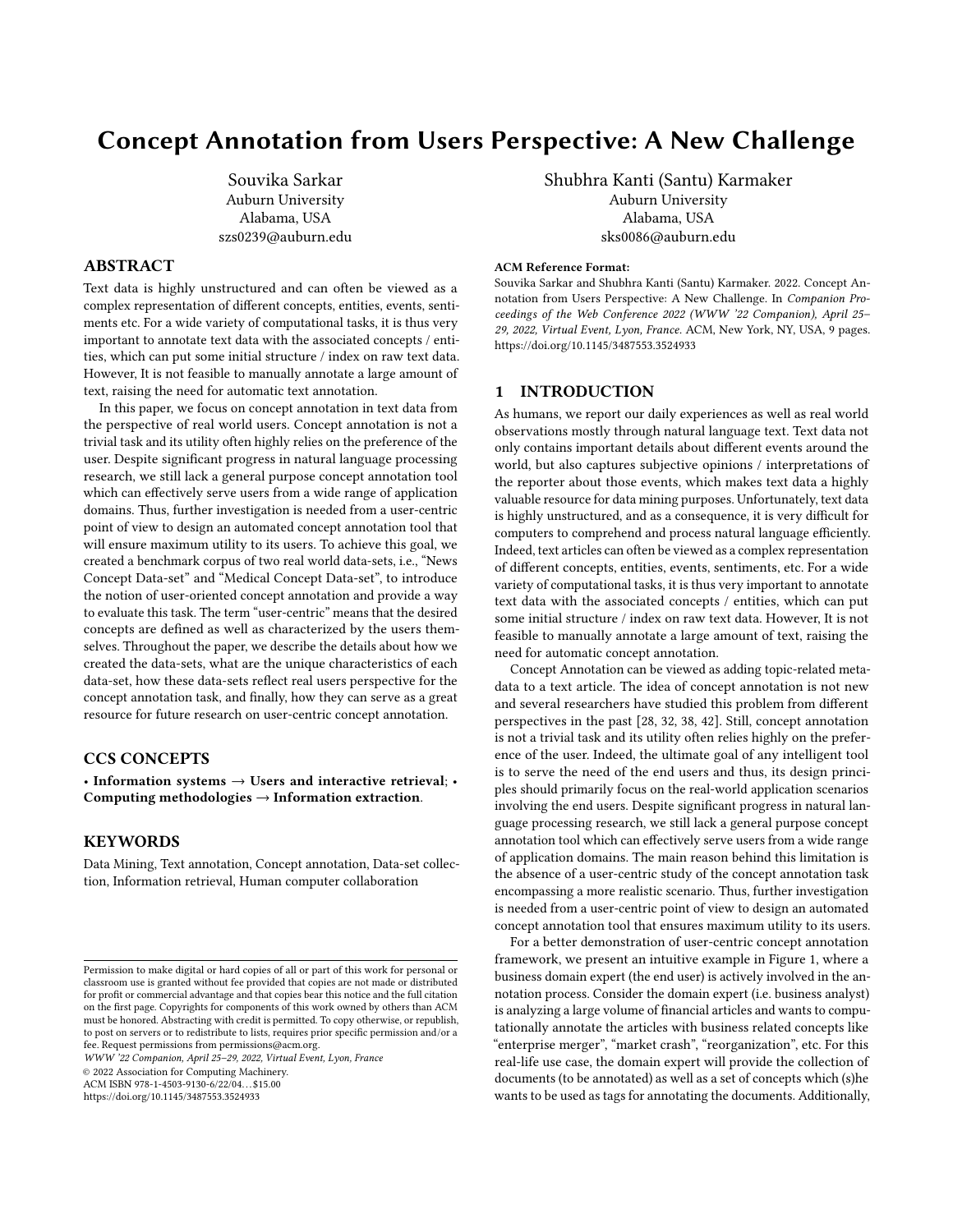<span id="page-7-0"></span>WWW '22 Companion, April 25–29, 2022, Virtual Event, Lyon, France Souvice Souvika Sarkar and Shubhra Kanti (Santu) Karmaker

| Concept            | <b>Total Count</b> | <b>True Positive</b> | <b>False Negative</b> | <b>False Positive</b> | Precision | Recall | F1 Measure | <b>FP</b> Rate |
|--------------------|--------------------|----------------------|-----------------------|-----------------------|-----------|--------|------------|----------------|
| 2020 Presidential  | 2212               | 2011                 | 201                   | 4444                  | 0.31      | 0.91   | 0.46       | 0.66           |
| Abortion           | 411                | 395                  | 16                    | 1288                  | 0.23      | 0.96   | 0.38       | 0.15           |
| Celebrities        | 497                | 345                  | 152                   | 936                   | 0.27      | 0.69   | 0.39       | 0.11           |
| Coronavirus        | 227                | 225                  | 2                     | 102                   | 0.69      | 0.99   | 0.81       | 0.01           |
| Economy            | 317                | 248                  | 69                    | 1465                  | 0.14      | 0.78   | 0.24       | 0.17           |
| Foreign Policy     | 370                | 214                  | 156                   | 975                   | 0.18      | 0.58   | 0.27       | 0.11           |
| Global Warming     | 312                | 309                  | 3                     | 785                   | 0.28      | 0.99   | 0.44       | 0.09           |
| Immigration        | 374                | 353                  | 21                    | 844                   | 0.29      | 0.94   | 0.45       | 0.10           |
| Religion           | 327                | 239                  | 88                    | 732                   | 0.25      | 0.73   | 0.37       | 0.08           |
| Sexuality          | 689                | 391                  | 298                   | 542                   | 0.42      | 0.57   | 0.48       | 0.07           |
| Trump Impeachment  | 1085               | 1081                 | 4                     | 5254                  | 0.17      | 1.00   | 0.29       | 0.67           |
| Trump-Russia probe | 466                | 462                  | 4                     | 5466                  | 0.08      | 0.99   | 0.14       | 0.65           |

Table 8: Details of concepts and number of True Positive, False Negative and False Positive articles from News forum

| Concept                     | <b>Total Count</b> | <b>True Positive</b> | <b>False Negative</b> | <b>False Positive</b> | Precision | Recall | F1 Measure | <b>FP</b> Rate |
|-----------------------------|--------------------|----------------------|-----------------------|-----------------------|-----------|--------|------------|----------------|
| Addiction                   | 95                 | 88                   |                       | 610                   | 0.13      | 0.93   | 0.22       | 0.31           |
| Alcohol                     | 9                  | 9                    | $\theta$              | 464                   | 0.02      | 1.00   | 0.04       | 0.23           |
| Arthritis                   | 46                 | 46                   | $\theta$              | 606                   | 0.07      | 1.00   | 0.13       | 0.30           |
| Brain and cognitive health  | 92                 | 76                   | 16                    | 480                   | 0.14      | 0.83   | 0.23       | 0.24           |
| <b>Breast Cancer</b>        | 27                 | 24                   | 3                     | 44                    | 0.35      | 0.89   | 0.51       | 0.02           |
| Cancer                      | 172                | 168                  | 4                     | 580                   | 0.22      | 0.98   | 0.37       | 0.31           |
| Children's Health           | 290                | 263                  | 27                    | 267                   | 0.50      | 0.91   | 0.64       | 0.15           |
| <b>Exercise and Fitness</b> | 176                | 162                  | 14                    | 714                   | 0.18      | 0.92   | 0.31       | 0.38           |
| Headache                    | 31                 | 30                   | 1                     | 192                   | 0.14      | 0.97   | 0.24       | 0.09           |
| <b>Healthy Eating</b>       | 313                | 293                  | 20                    | 506                   | 0.37      | 0.94   | 0.53       | 0.29           |
| Heart Health                | 255                | 194                  | 61                    | 300                   | 0.39      | 0.76   | 0.52       | 0.17           |
| Mental Health               | 300                | 195                  | 105                   | 252                   | 0.44      | 0.65   | 0.52       | 0.14           |
| Osteoporosis                | 23                 | 23                   | $\Omega$              | 223                   | 0.09      | 1.00   | 0.17       | 0.11           |
| Pain Management             | 98                 | 95                   | 3                     | 502                   | 0.16      | 0.97   | 0.27       | 0.26           |
| Prostate Knowledge          | 161                | 154                  | 7                     | 129                   | 0.54      | 0.96   | 0.69       | 0.07           |
| Sleep                       | 72                 | 72                   | $\theta$              | 385                   | 0.16      | 1.00   | 0.28       | 0.19           |
| <b>Smoking Cessation</b>    | 15                 | 15                   | $\Omega$              | 168                   | 0.08      | 1.00   | 0.15       | 0.08           |
| Women's Health              | 172                | 95                   | 77                    | 233                   | 0.29      | 0.55   | 0.38       | 0.12           |

Table 9: Details of concepts and number of True Positive, False Negative and False Positive articles from Medical forum

mining becomes much easier if data is categorized and annotated precisely. Consequently, a general annotation tool which can effectively serve end users from a wide area of application domain will greatly benefit the movement of data driven design and discovery. For example, an annotated medical data-set can promptly retrieve similar "Cancer" cases from the past, an annotated news data-set can be useful in retrieving all "Presidential Election" news in a few clicks. Annotated systems will aid enterprises to store and retrieve digital information efficiently, which will accelerate all kinds of data driven decision process [\[21\]](#page-8-43).

With the rapid growth of Big-data, it is infeasible to perform manual annotation, as it is slow and expensive. The ever-increasing scale of the data in different areas, new types of content, creates an ever-growing need to continuously adapt and refine annotation methods. Although the area of text annotation is not in the nascent phase, it has not been well-studied from a user-centric point of view. Our contribution in this area will enable further research

including novel machine learning practices and information retrieval systems. We strongly believe that an interdisciplinary effort from multiple research areas including natural language processing, Human-Computer Interaction, Machine Learning and Information Retrieval is needed to effectively design a general-purpose user-centric concept annotation tool. Therefore, we encourage the community to make use of the corpora for solving this fundamental yet crucial data science task.

## 9 ETHICS STATEMENT

In this paper, we have discussed the creation of two benchmark data-sets from real-world user generated contents. To the fulfilment of this goal, we have scraped contents from 2 different publicly accessible websites. Hence, we did not obtain any explicit approval as our intended use of the contents is entirely educational/researchfocused and the created data-sets will only be shared with other researchers for research purposes exclusively. We have not tried